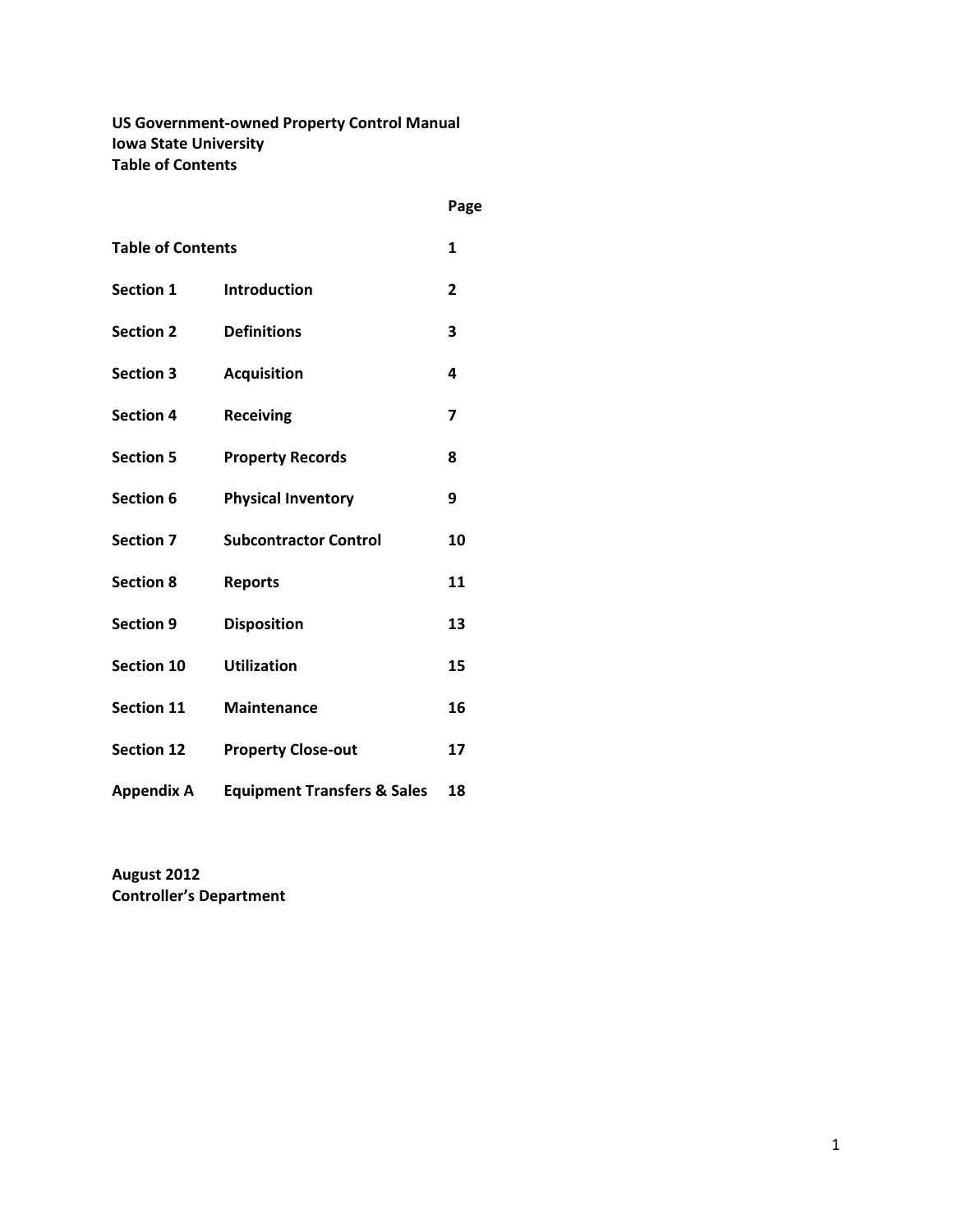# **US Government‐owned Property Control Manual Iowa State University Section 1 Introduction**

This manual provides general instructions for managing US Government‐owned property held or controlled by Iowa State University. US Government‐owned property includes both US Government‐ furnished property and property acquired by Iowa State University where the title vests with the U.S. Government.

Federal sponsors require the University to comply with the property standards set forth in OMB Circular A‐110 (2 CFR Part 215), the cost principles prescribed in OMB Circular A‐21 (2 CFR Part 220), sponsoring agency regulations, and terms and conditions as set forth in the agreement. The University is required to maintain a property system that records and manages equipment acquired with federal‐sourced funds and federally‐furnished equipment.

For contracts with federal‐sourced funding, the University must also comply with the requirements for US Government‐owned property set forth in Parts 45.5 and 52.245 of the Federal Acquisition Regulations (FAR). Other contractual requirements for US Government-owned property may also exist, such as Defense Supplement requirements to the FAR (DFARS 245.5) or DoD Grant and Agreement Regulations (DoDGAR Part 22) or specific contract terms. The University is directly responsible and accountable for all US Government‐owned property in its possession or control.

Administering departmental personnel and Principal Investigators should understand and have knowledge of the provisions of their sponsored program agreements. Please contact Sponsored Programs Accounting or the Inventory Control Office for questions or assistance concerning US Government‐owned property.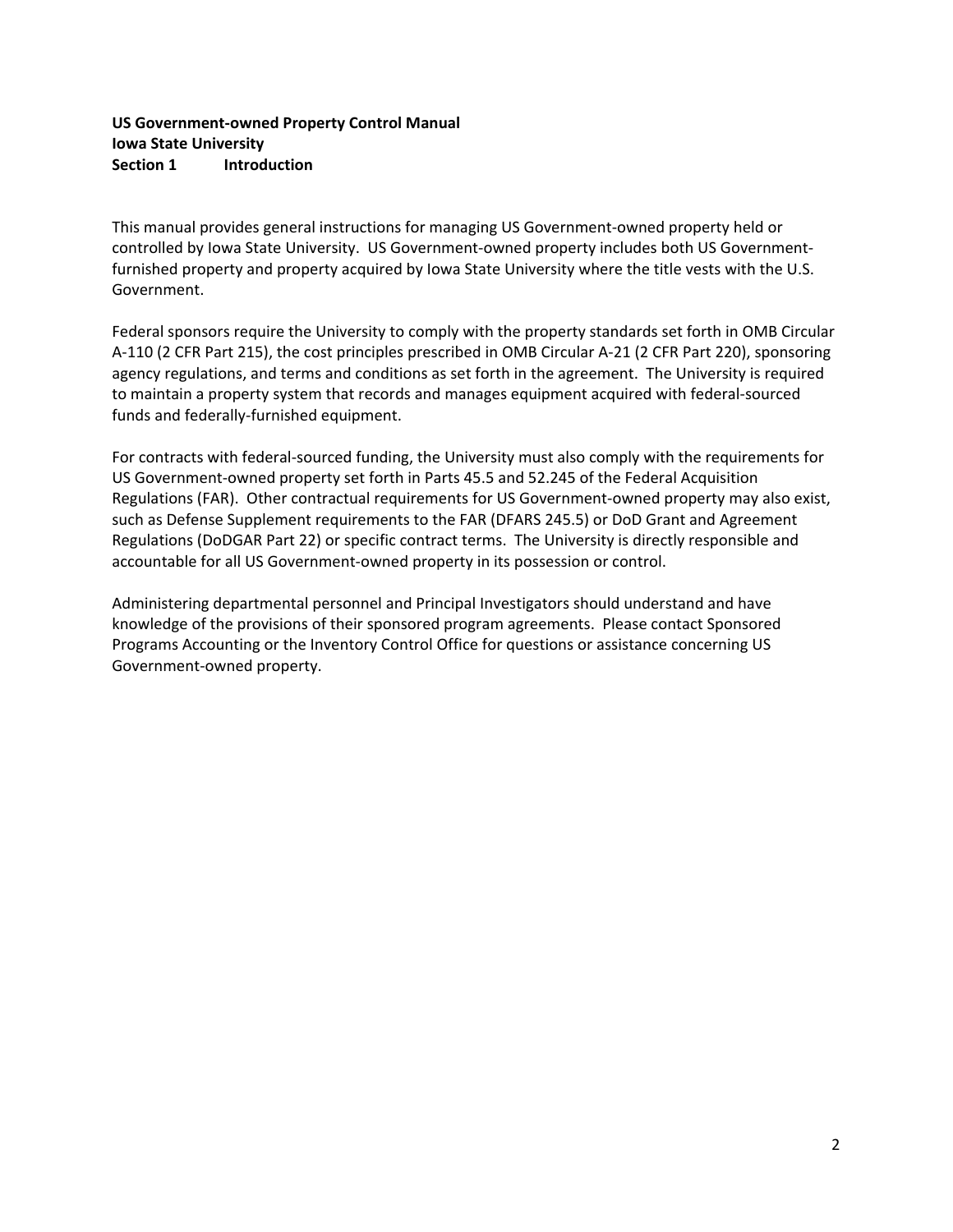### **US Government‐owned Property Control Manual Iowa State University Section 2 Definitions**

**Contractor‐acquired property –** Property purchased by the contractor (Iowa State University) using contract funds.

**Federal agency –** An organization under the Administrative branch of the US Federal Government.

**Federally loaned property (a.k.a. US Government‐furnished property) –** Property acquired by the US Government, and subsequently delivered or otherwise made available to Iowa State University for use in performance of a contract or sponsored agreement.

**Federal‐sourced funds –** Funding for sponsored projects received directly from federal agencies or indirectly from other sponsors using federally awarded funds (i.e., flow-through or pass-through funding).

**Restricted ownership –** All property owned by or titled to the sponsor under the terms of a sponsored agreement. This includes all US Government‐owned property.

**US Government‐owned property** ‐ title vests with the US Government. US Government–owned property includes both US Government‐furnished property and property acquired by Iowa State University where the title vests with the U.S. Government when the item is purchased.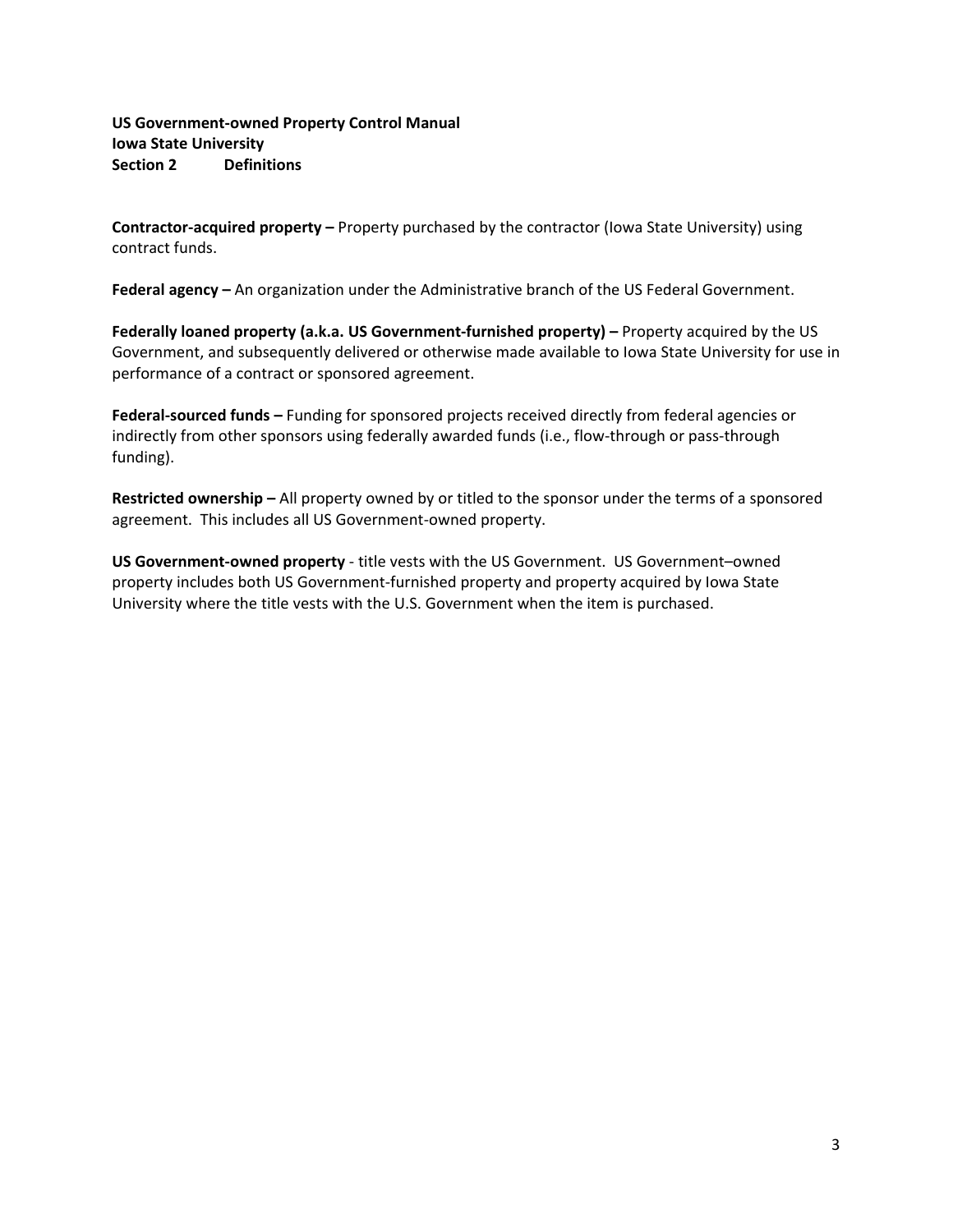## **US Government‐owned Property Control Manual Iowa State University Section 3 Acquisition**

Acquisition of equipment is defined as the purchase or transfer of property with a capitalization threshold of \$5,000 or more and with a useful life of one year or more (http://policy.iastate.edu/policy/equipment/acquisition/ ) unless otherwise defined by the project sponsor. It should also be noted that title to equipment vests with Iowa State University, the US Government or the project sponsor. Accountability for equipment resides with the Department and the Principal Investigator. Below are seven methods in which ISU departments acquire equipment:

- 1. Procurement
- 2. Constructed or Fabricated
- 3. Gifts and Donations
- 4. Federally Furnished
- 5. Incoming Transfer from Other Institutions
- 6. Lease/Purchase Option
- 7. Interdepartmental Transfers

**Procurement**: Purchases are typically handled through the web requisitioning system which is managed and controlled by the ISU Purchasing Department (http://www.purchasing.iastate.edu/ ). The web requisitioning system provides process control for equipment purchases through a routing approval system that ensures internal business practices are observed and that external funding source restrictions for equipment purchases are followed. The process requires that items identified as equipment (either in whole or in aggregate) are reviewed by a Sponsored Programs Accountant for allowability if the item will be purchased with federal‐sourced funds. Equipment requisitions must be approved by fund holders and affected departments. Once a requisition has been fully approved the purchase process can proceed. Subsequent to purchase, the SPA Manager receives a monthly report of equipment purchased on sponsored funding as well as a quarterly report of equipment not vested with ISU. At this point Sponsored Programs Accounting determines if an equipment item purchased during the reporting period is owned by ISU or should be identified as federally-owned property. When it is determined that equipment vests with the US Government, the owner status in the equipment inventory system is changed to 'Sponsor Restricted' by the Sponsored Programs Accountant.

The acquisition cost of university‐purchased equipment should be recorded as the invoice price of the property (less discounts) including the cost of modification, attachments, accessories, or auxiliary apparatus necessary to make the equipment useable. Other charges, such as cost of installation, transportation, taxes, in transit insurance, etc, should also be included in the unit acquisition cost. Extended warranties or service agreements should not be included in the acquisition cost. The value received for equipment trade‐ins should not be deducted nor netted against the purchase price in the Equipment Inventory System. The new equipment is to be recorded at its full cost. The estimated trade‐in value should be indicated on the web requisition along with the tag number. A separate transaction is posted as a negative expense to record the trade‐in.

**Constructed/Fabricated**: Fabricated equipment is specialized equipment not typically available on the commercial market and constructed by ISU over the course of the project period. As the equipment is being constructed, the purchased components are coded with an equipment object code so that they can be identified in the Equipment Inventory System as parts to a working equipment item.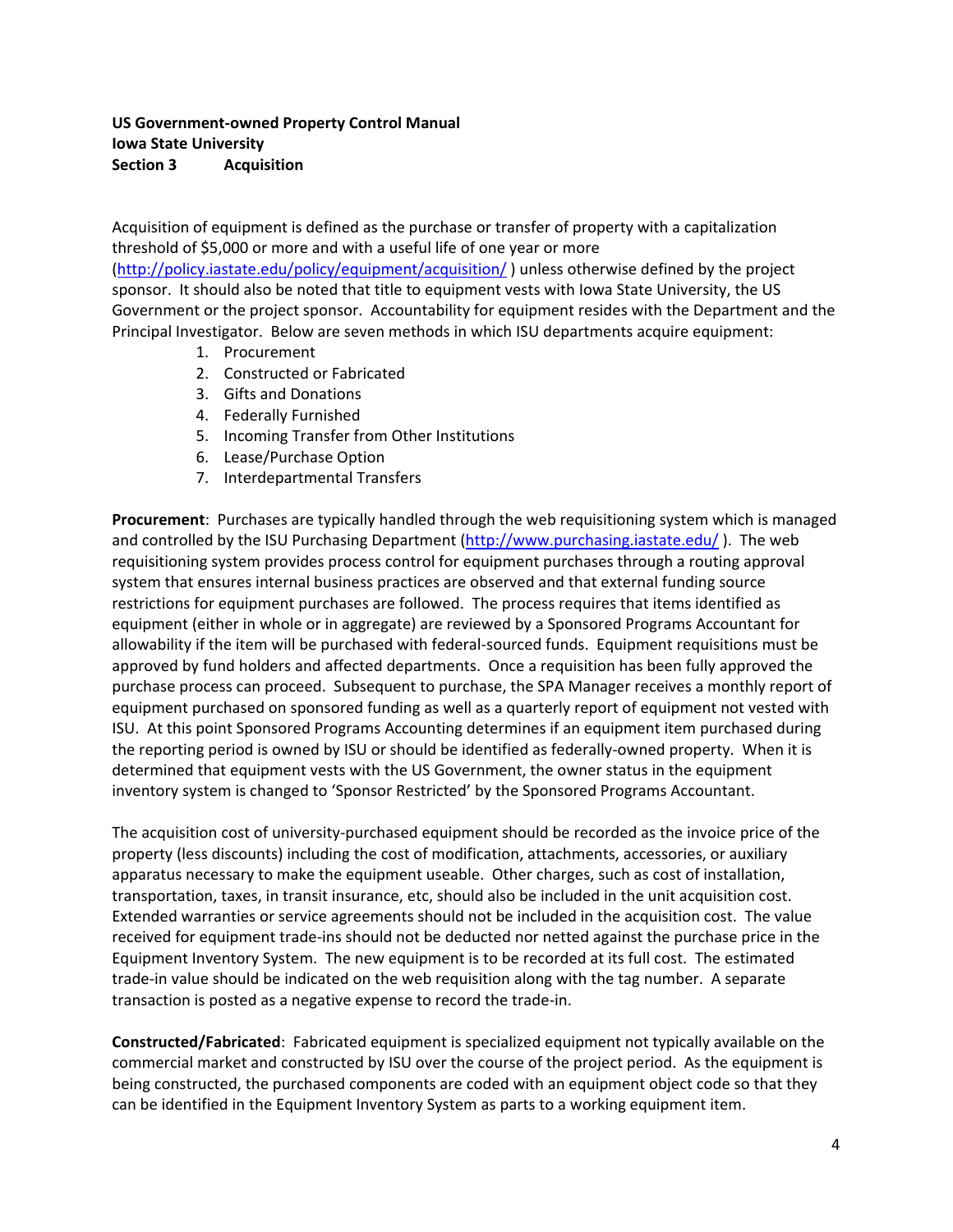Additionally, departments should communicate with the Inventory Control Office prior to procurement of components so that the equipment tag number is assigned and referenced on the web requisition(s). After the equipment item is constructed, the department must notify the Inventory Control Office so that an equipment tag can be issued and affixed to the fabricated equipment. The department may also need to provide additional information to the Inventory Control Office so that the item is properly recorded in the inventory system.

**Gifts and Donations**: Any items donated to the university that meet the equipment definition must be tagged and added to the Equipment Inventory System. The receiving department must coordinate with the ISU Foundation to ensure all campus gift requirements are met and the gift is properly approved, acknowledged and recorded. The receiving department must also contact the Inventory Control Office so that the donated item can be properly tagged and added to the inventory system.

**On Loan from Federal Government**: US Government‐owned property includes federally‐owned equipment that is on loan to ISU. Equipment on loan from the Federal Government does not include property purchased with federal contract funds where the government ultimately retains title to the equipment. Property furnished and owned by the Federal Government for the purpose of completing a project is considered on loan from the US Government and is delivered to ISU for a specific restricted use. Federal regulations require that this equipment be tagged and included in the university's inventory records. Iowa State's procedure is to accurately identify the ownership of property at the point of acquisition and properly tag the equipment item so as to distinguish it from property owned by ISU. In all cases where the equipment is identified as on loan from the Federal Government, the Equipment Inventory System identifies the equipment as 'Federal Loan'. Iowa State makes a further distinction of all US Government‐owned property by tagging these equipment items with a second equipment tag noted "Property of US Government."

The receiving department must notify the Inventory Control Office and Sponsored Programs Accounting when federal equipment is received on loan. The notification should include a copy of the federal agency transfer document and/or shipping documents. See Section 4 for Receiving procedures. Note that prior written approval is required from the federal agency before US Government‐owned property can be used for other purposes by ISU, transferred, disposed, or removed from campus.

**Transfer from Other Institutions**: Departments with new employees transferring equipment to ISU from another institution must contact the Inventory Control Office so that transferred items can be tagged and added to the university's Equipment Inventory System. If there is remuneration with the transfer, it must be treated as procurement and the Purchasing Department will handle the acquisition.

**Lease/Purchase:** Departments and Iowa State employees are not allowed to commit to a lease or lease with a purchase agreement without Purchasing Department approval. In the event of an equipment lease with an option to purchase or an installment purchase, the equipment item should be tagged and entered into the Equipment Inventory System at the point the lease or agreement is executed. Any lease purchase or installment acquisition agreement that exceeds \$100,000 will require specific review and approval of the Executive Director of the Board of Regents, State of Iowa. As stated in Code of Iowa section 8.46, a lease purchase arrangement or an installment acquisition that exceeds\$50,000, regardless of funding source, requires thirty‐day prior notification to the Legislative Fiscal Committee using the prescribed format, before an order may be placed.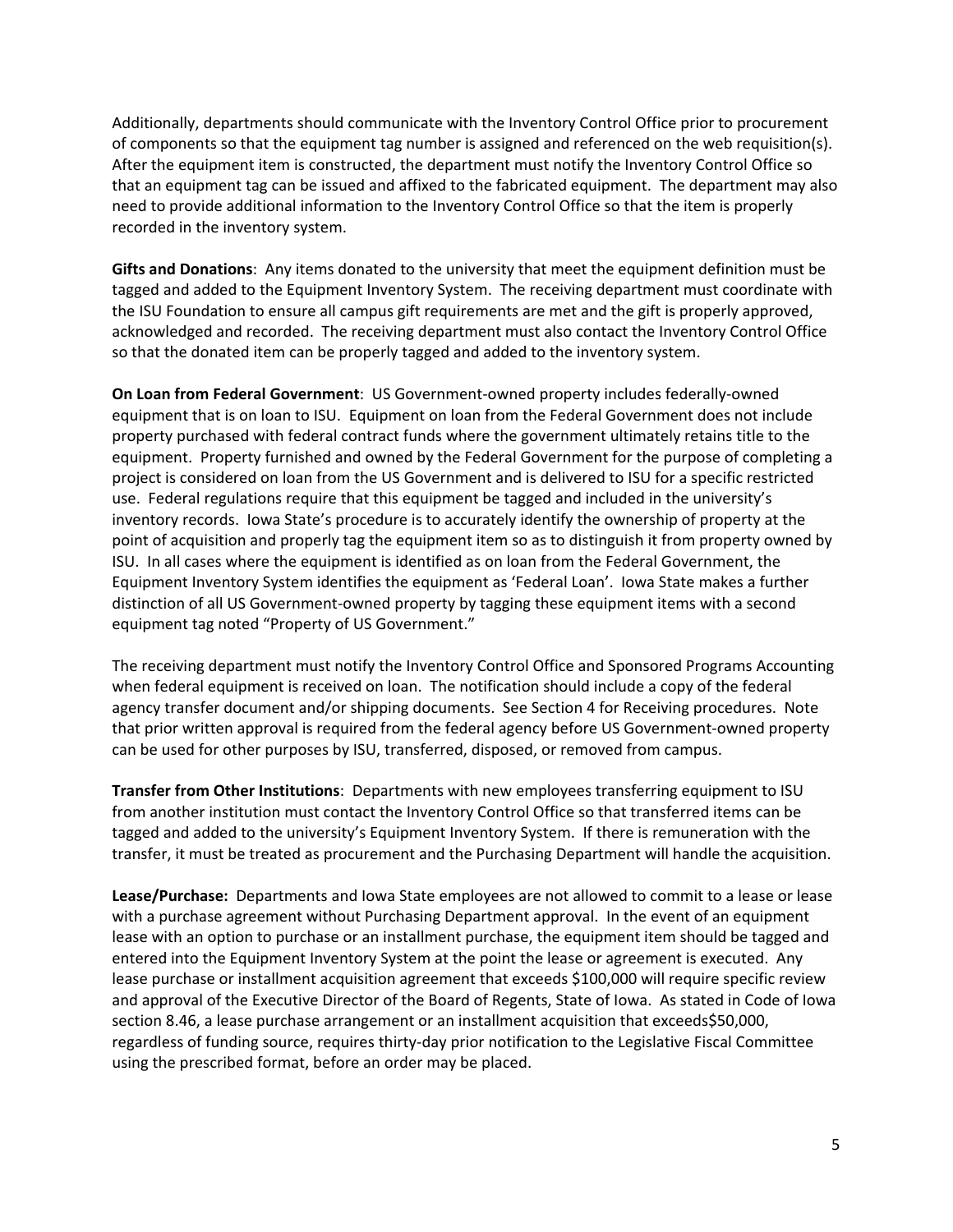**Interdepartmental Transfers**: The Administrative Officer of each department is responsible for the equipment assigned to that department. The transfer of equipment from one administrative unit to another unit requires the approval of the appropriate administrative officers of both departments. Additionally, the Inventory Control Office must be notified by the transferring department at the date of transfer so that location records can be updated to reassign the responsible department, location and responsible staff person.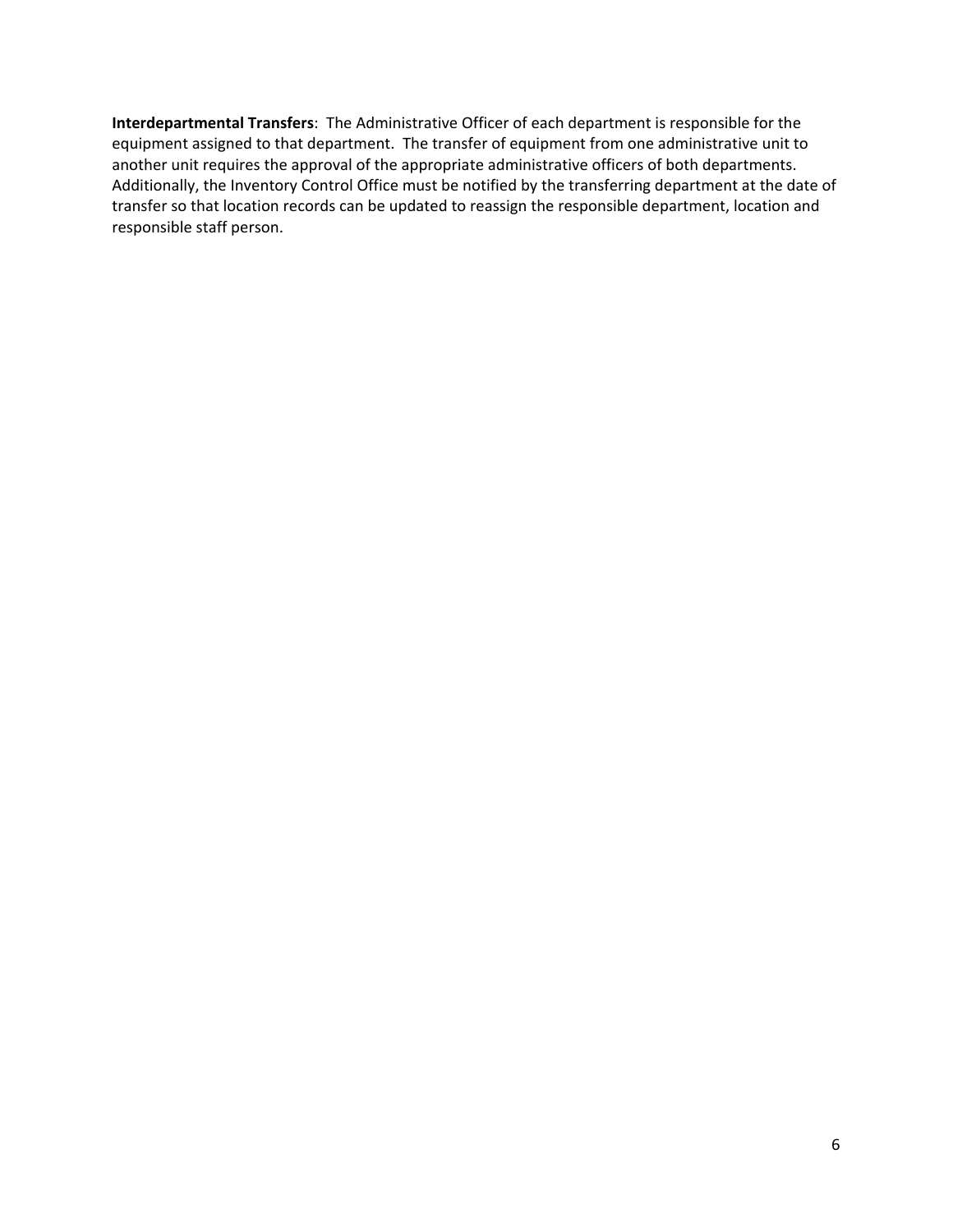## **US Government‐owned Property Control Manual Iowa State University Section 4 Receiving**

#### **On Loan from Federal Government (US Government‐furnished Property)**

All property furnished to the University by the US Government must be inspected upon receipt. The receiving department is responsible for ensuring that the quantity, description and condition of the property are accurately documented.

If the property is in good condition and no discrepancies exist, then a note should be written on the receiving or shipping documents indicating the date received and that the equipment was received in good condition.

If the equipment is damaged or discrepancies exist upon receipt of Government‐furnished property, the department should note the date received and provide a statement of the condition and apparent causes on the receiving or shipping documents. The Sponsor's contracting or grants official must be notified of any damages or overages and shortages by the Principal Investigator.

In either case, the department should also note the account number of the associated sponsored project on the federal agency transfer document and/or shipping documents and forward a copy to both the Inventory Control Office and Sponsored Programs Accounting.

The Inventory Control Office will record the furnished property in the Equipment Inventory System and send out two tags (ISU tag and Property of US Government tag) to the department. The department is required to affix both tags on the loaned equipment item.

#### **Property purchased by ISU with Restricted Title to the US Government**

Departments should not approve transactions for the payment of equipment purchases without knowledge that the items have been received and are in good working condition. It is the responsibility of the department to ensure that property has been inspected before payments are approved. If the department has any issues upon receipt of the equipment, the department should contact the Purchasing Department promptly to preserve the university's legal and contractual rights.

The received date of the equipment item must be within the period of performance of the sponsored agreement. The receipt of equipment with restricted title should be documented by making a note on the packing slip, itemized receipt or invoice. The documentation to support equipment costs should contain adequate information that identifies what was purchased, where it was purchased, who requested the item, when it was received, and why it was purchased.

After payment has been made for University‐acquired federal property, the Inventory Control Office will record the property in the ISU Equipment Inventory System and send out two tags (ISU tag and Property of US Government tag) to the department. The department is required to affix both tags on the equipment item.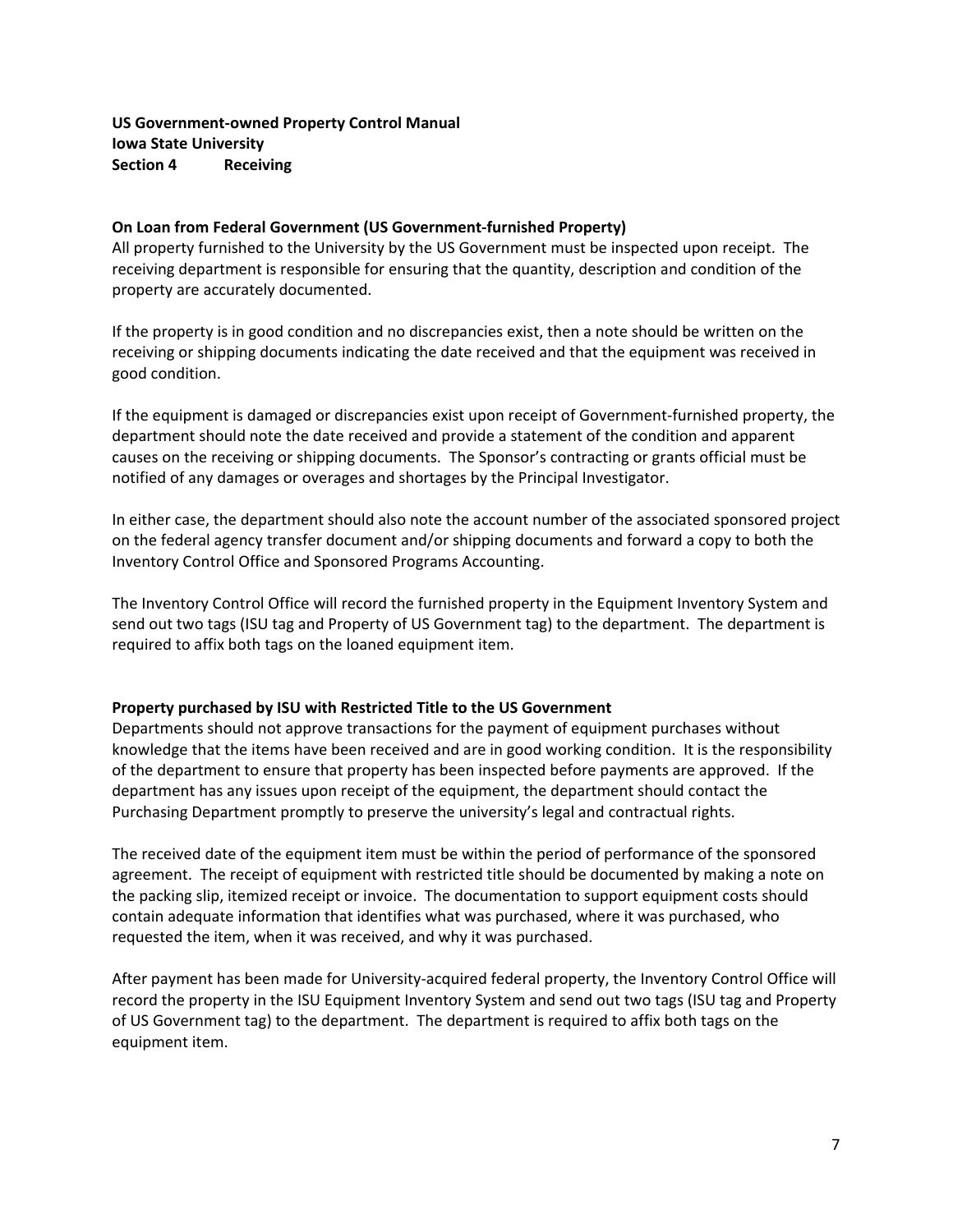### **US Government‐owned Property Control Manual Iowa State University Section 5 Property Records**

#### **General**

The US Government requires the University to maintain a property control system which will provide for adequate identification, recording, location, utilization, maintenance, and physical inventory of US Government-furnished property and property acquired with federal sourced funds. The University's Equipment Inventory System is subject to periodic review and evaluation by US Government contracting and property personnel.

Records of equipment are maintained by the Inventory Control Office in the ISU Equipment Inventory System viewable in AccessPlus. All US Government‐owned property in the care and custody of the University is recorded in the same inventory system as is used for recording University‐owned equipment. The ISU Equipment Inventory System provides the following information for each equipment item:

ISU Equipment Number (Tag Number) Description of Equipment Item Category of Equipment Classification Department Responsible Person Location of Equipment Acquisition Cost Account(s) Used to Purchase Equipment Vendor/Manufacturer Date Equipment Placed In Service Condition of Equipment (Useable, Not Useable, Idle, Not Found) Status of Equipment (Active or Inactive) Model Number Serial Number Manufacturer (if available) Ownership (ISU, Federal Loan, Internal Lease, Sponsor Restricted)

#### **Location of Equipment**

The location of each inventoried piece of equipment should be kept up to date in the Equipment Inventory System by the department in such a manner that any item can be located for inspection or inventory purposes within a reasonable time frame. Location updates can be done by departmental staff with access to the Equipment Inventory System. To make a change, enter the equipment number in the 'Equip No' box and click on Update Equipment from the left menu in the equipment system. The existing information will then be displayed for that item. Updates to the building and room number fields can be made and are saved by clicking on the submit button.

**See Section 3 for information on Acquisition of Equipment.**

**See Section 9 for information on Disposition of Equipment, including sales and transfers of equipment.**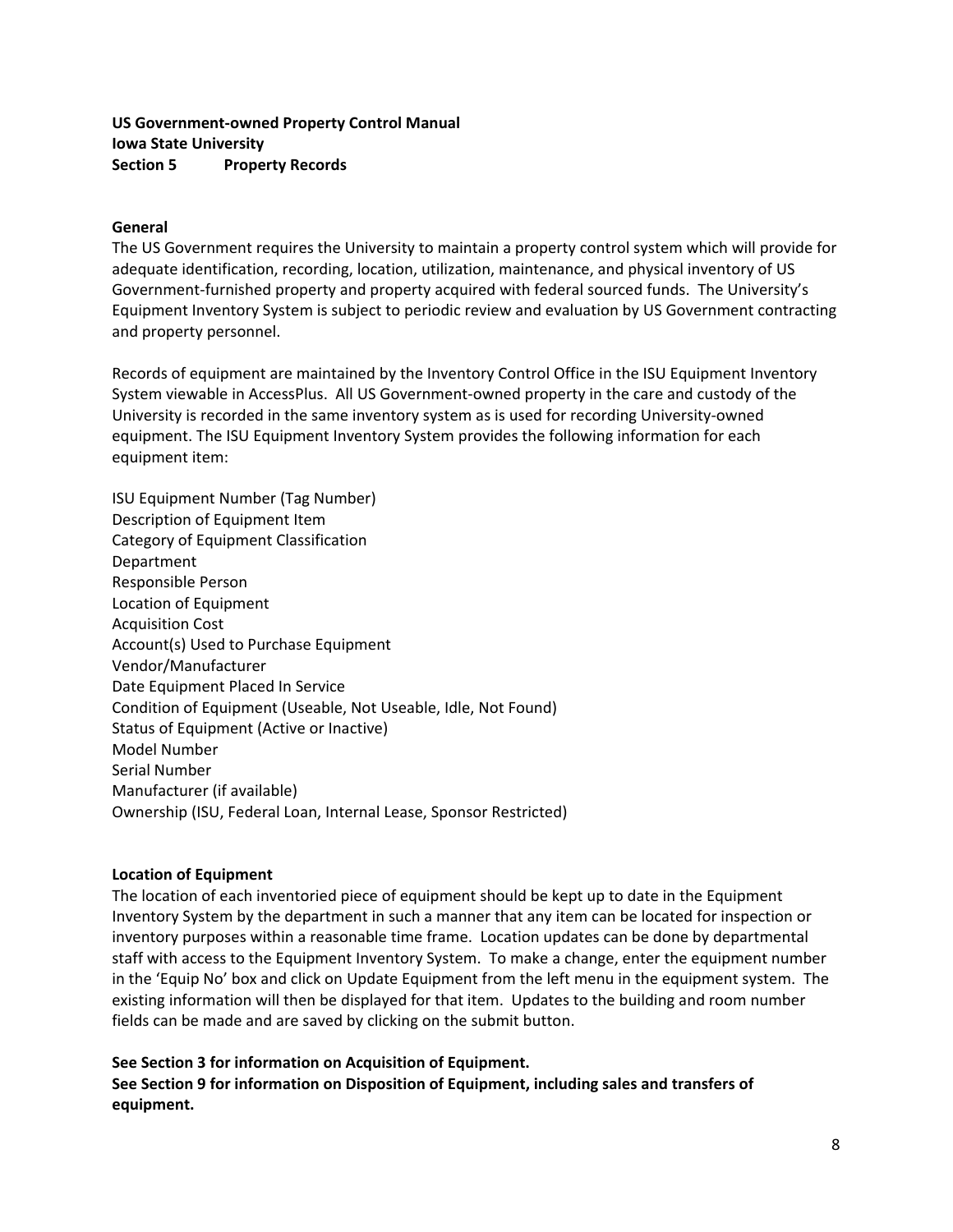## **US Government‐owned Property Control Manual Iowa State University Section 6 Physical Inventory**

#### **Biennial Inventory Review**

Each department is required to conduct a complete physical inventory of equipment every two years. This verification is required by state and federal mandates and enables the University to maintain accurate records. In December of every even year, the Inventory Control Office will provide each department with a report listing the equipment number, description, location, person responsible, date of service, model number, serial number, condition and cost of all equipment items owned by the department. Departments are to notify the Inventory Control Office by memo or e-mail of any changes to the listing, including any additions, deletions, transfers or changes in equipment condition. Once all equipment is verified, the certification letter sent with the inventory listing must be completed and signed by the department head and staff person responsible for completion of the physical inventory. The certification letter must be returned to the Inventory Control Office by April 30<sup>th</sup>.

#### **Updates to Inventory**

The Inventory Control Office should be notified by memo or e‐mail whenever equipment is transferred to another department or whenever a piece of equipment is cannibalized. The Inventory Control Office will notify ISU Surplus of cannibalizations, and ISU Surplus will need to approve any deletions of cannibalized items from the ISU Equipment Inventory System. To assist in keeping equipment records up to date, on‐line access and updating capabilities to the ISU Equipment Inventory System are available to departments. This enables departments to make changes to the responsible person and/or location when equipment is moved within a department, and results in more accurate and less time-consuming inventory verification and review.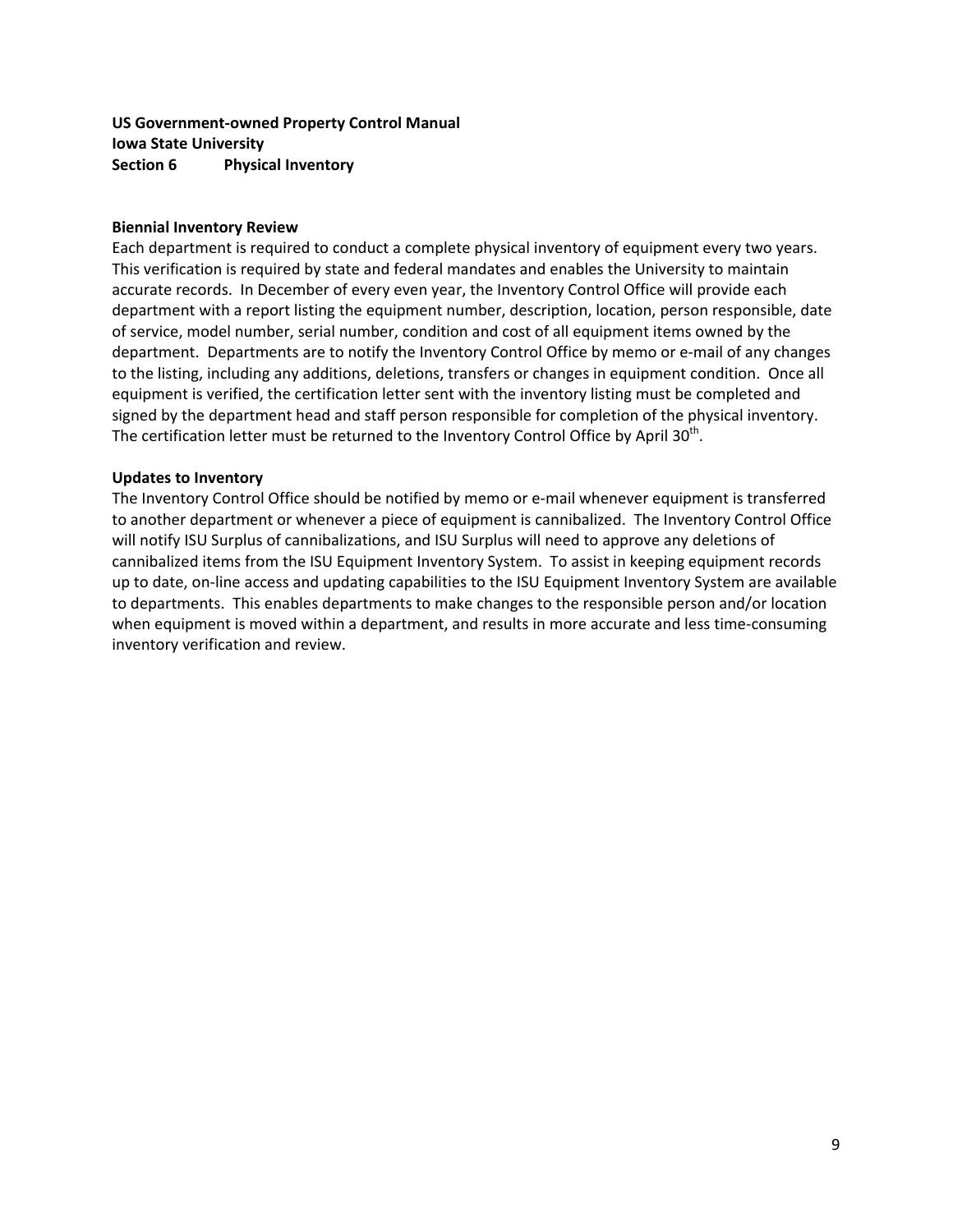### **US Government‐owned Property Control Manual Iowa State University Section 7 Subcontractor Control**

The Office of Sponsored Programs Administration (OSPA) is responsible for negotiating and executing subcontract agreements. OSPA ensures that the appropriate flow-down provisions from the prime federal contract are incorporated into any related subcontracts for property administration and disposition.

Subcontract recipient responsibilities are defined as listed below, subject to the terms and conditions of the subcontract issued:

- Establish and maintain a system to control, preserve, and maintain all US Government‐owned property
- Adequately care for and maintain any US Government-owned property
- Investigate and report all instances of loss, damage, or destruction of any US Government in owned property
- Ensure that all US Government‐owned property is marked with an indication of government ownership
- Periodically perform a physical inventory of all US Government-owned property in its possession or control
- Assure that US Government-owned property will be used only for those purposes authorized in the contract

The Sponsored Programs Accounting (SPA) office is responsible for submitting US Government‐owned property reports required by the contractual agreement. At the conclusion of the subcontract, a final federal property report will be obtained from the subcontractor as required by the terms and conditions of the prime federal contract.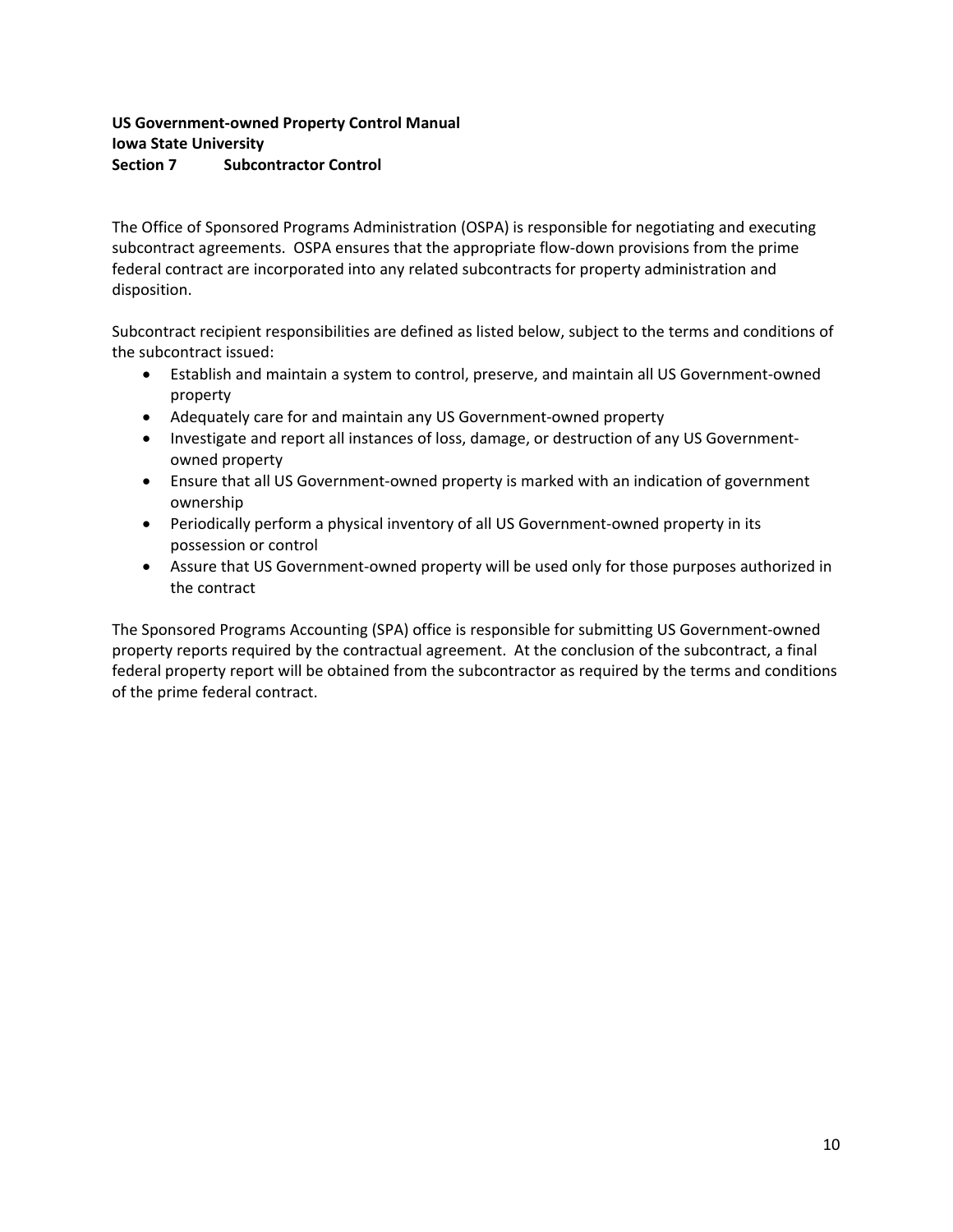## **US Government‐owned Property Control Manual Iowa State University Section 8 Reports**

#### **Overview**

Required property reports are completed and submitted by Iowa State University's Sponsored Programs Accounting Office (SPA) to external sponsors. These reporting efforts are to ensure adherence to sponsor requirements and award conditions. Reporting requirements are met by utilizing the ISU Equipment Inventory System in conjunction with procurement transactions and records maintained for purchases charged to an account. Additionally, documentation is maintained within the award file for purchase requisitions approved by Sponsored Programs Accounting. In conjunction with the inventory system records, periodic reports are produced to review equipment purchases and items designated with restricted ownership. Each month a system report is generated for the SPA accountants to review capital purchases made from 4xx accounts to ensure that SPA approval was obtained and that equipment purchases from federal sourced funds are allowable. Additionally, each quarter a system generated report for all sponsor restricted property in the inventory system is reviewed by the SPA accountants to ensure all known sponsor‐restricted property has been identified.

In addition to the reports identified below, there is an occasional need for additional ad‐hoc property reports. The content and format is generally specified by the sponsoring agency and usually consists of a listing of items purchased on an award.

#### **Required Property Reports**

The following are descriptions of the various property reports that Sponsored Programs Accounting (SPA) is responsible for preparing and submitting when required by the terms of the agreement.

#### *Generic Property Statement*

This signed document consists of a certified statement in cases where a sponsor has stated that a property report is due but is not specific in terms of the format. To comply with the sponsor requirement, if no equipment was purchased, SPA prepares a statement indicating that no equipment was purchased on the award (negative report). If equipment was purchased, a listing of the equipment items acquired with award funds is prepared by SPA.

#### *Listing of Accountable Property*

This report is a supplement to the certified statement providing the sponsoring agency with a listing of all property acquired during the reporting period (typically at close‐out). This list may include items to which Iowa State University or the sponsor holds title.

#### *DD Form 1662 – DoD Property in Custody of Contractors*

This report is prepared for Department of Defense to report property accountable to federal contracts in accordance with the terms and conditions of each agreement. Changes that occur to report categories are based on activity recorded in the ISU Equipment Inventory System during the reporting period. Negative reports are required. SPA submits this report annually for all ISU Department of Defense contracts for the period of October through September with the report being due by October 31 in accordance with FAR subpart 45.5 and DFARS subpart 245.5.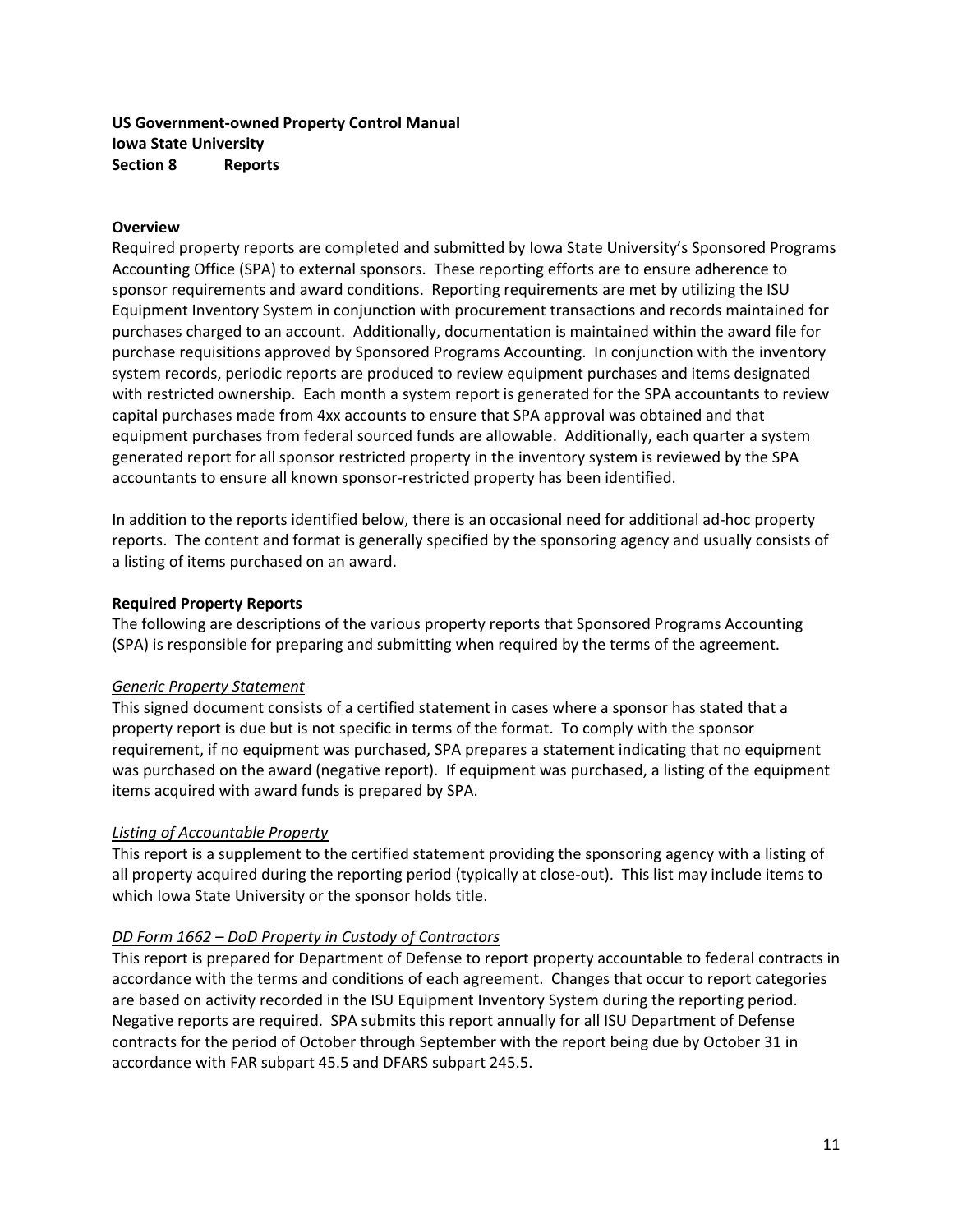## *DOE Form 4300.3 – Semi‐Annual Summary Report of DOE‐owned Capital Equipment*

This report provides the Department of Energy with data on government-furnished or contractoracquired property in which title vests with the Federal Government. The report provides a summary of acquisitions and dispositions for each reporting period. When required, the report is completed semi‐ annually as of February 28 and August 31 of each year and as of the final date of the contract. Reports are submitted to the property administrator within 45 days of the reporting period with negative reports required.

## *NASA 1018‐Report of Government‐owned/Contractor‐held Property*

The NASA form 1018 report provides data, as of September 30 (due by October 30), on government‐ furnished and contractor-acquired property to which NASA holds title. The report requires contractors to report all NASA‐owned property received, acquired, or disposed during the reporting period. Negative reports are required. The report may be submitted through the NASA Form 1018 Electronic Submission System (NESS). If the award is administered by the Office of Naval Research (ONR), a copy of the NESS report should also be submitted to the ONR official. In cases where the report is not submitted through the NESS system, paper copies are submitted to officials listed in the award documents.

## *SF Form 1428 – Inventory Schedule "B", Report of Excess Personal Property*

This report provides a list of excess US Government-owned property on a contract-by-contract basis and is used to request disposition instructions from the federal property administrator. It is the responsibility of the University department or project personnel to communicate with the ISU Inventory Control Office as well as the Sponsored Programs Accounting Office when equipment associated with federal contracts is no longer needed by Iowa State.

### *Loss, Damage or Destruction Report*

If US Government‐owned property is lost, damaged or destroyed, a letter of notification must be submitted to the Property Administrator in accordance with FAR 52.245‐5. If the items affected are owned by Iowa State University, the Inventory Control Office should be notified by the department so that University disposition procedures are followed.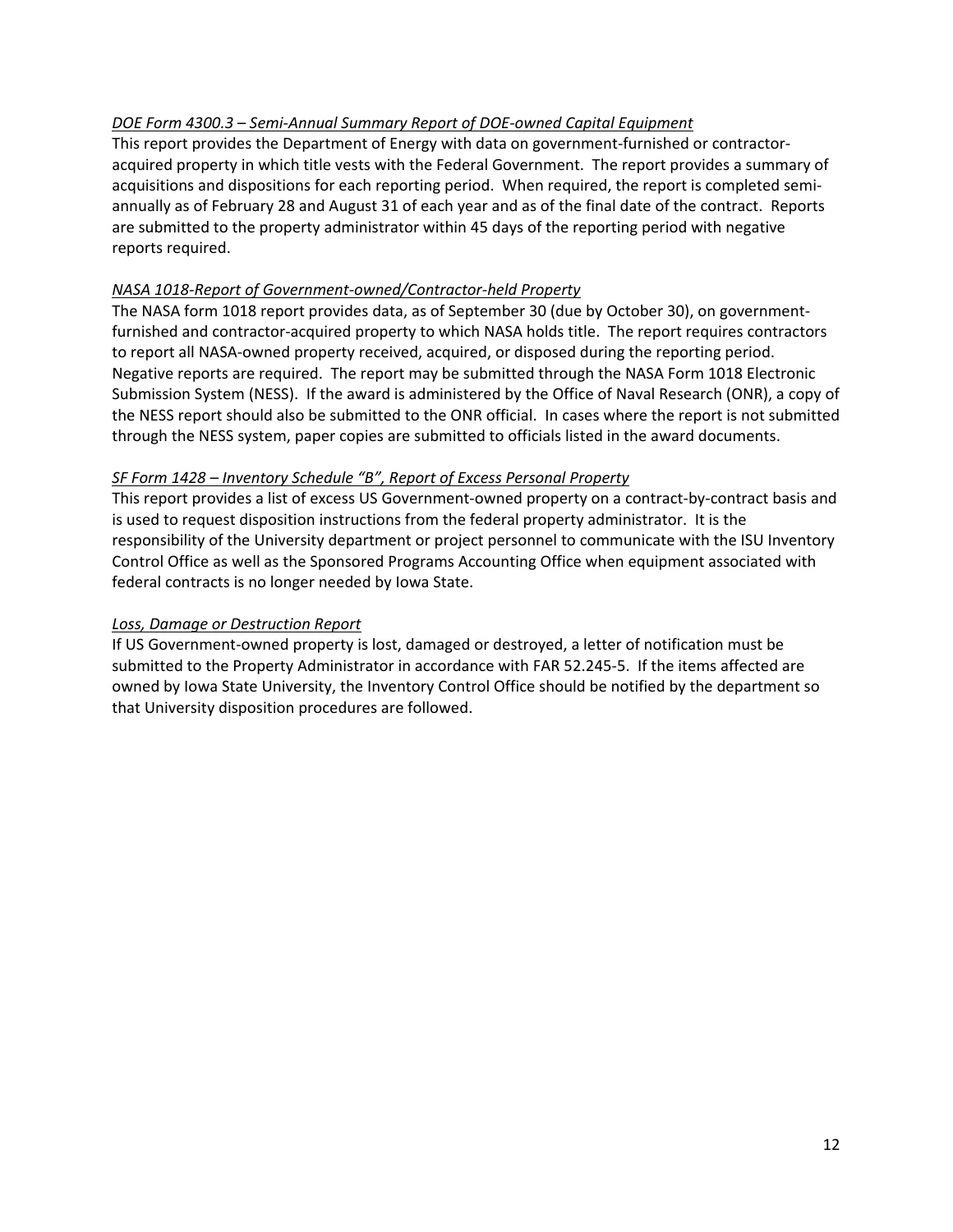### **US Government‐owned Property Control Manual Iowa State University Section 9 Disposition & Relief of Stewardship**

# **General**

Equipment and materials purchased with university funds, including discretionary and ISU Foundation funds, are University‐owned and subject to University policy. See

http://policy.iastate.edu/policy/equipment/disposal . ISU Surplus is responsible for the sale or disposal of University‐owned equipment deemed to be surplus or excess by a department. No department or individual may arrange for the sale of, or collect money for, University-owned equipment without approval from ISU Surplus. Departmental personnel also may not gift nor donate equipment without ISU Surplus approval. University‐owned equipment may not be removed from the University, converted to personal property, or retained for personal use when deemed to be excess. If approved by the Purchasing department, items may be traded‐in on equipment or supply purchases of similar items.

To dispose of a piece of University‐owned equipment, departments should do the following:

- Contact ISU Surplus when equipment has been deemed excess, obsolete, worn out, no longer useable, or no longer needed by the University.
- Contact Information Technology Services or ISU Surplus to have all data, information, and access removed from any University‐owned computers, laptops, and tablets prior to their disposal or sale. Items purchased with agency (206) funds that contain University data, proprietary information, or network access are also subject to this requirement.
- Complete the Asset Recovery Program form, if the item has a resale value greater than \$100. ISU Surplus will return the proceeds of the sale, less fees and expenses, to the selling department.

ISU Surplus offers equipment for sale or transfer first to other university departments, state agencies, and/or political subdivisions of the State of Iowa. With approval from the Vice President for Business and Finance, surplus equipment may be utilized or donated in connection with nonprofit or community projects that benefit or serve the University's interests. Unsold items will be offered for public sale.

# **University‐owned Equipment Sold or Transferred to Other Institutions**

When a PI accepts employment at another institution, the PI will need to provide a list of items he/she wants to take to the new institution for the department chair's approval. See Appendix A – Equipment Transfers and Sales for detailed instructions.

The department chair should consider the department's needs regarding the equipment and determine if removing the equipment would disrupt the operations of the department. If the equipment request is approved, the department will work with ISU Surplus to determine the price at which the new institution will purchase the equipment. Documentation of receipt and acceptance by the new institution is required prior to changing the status of the equipment items in the ISU Equipment Inventory System.

If a PI is leaving ISU and wishes to transfer equipment purchased with federally‐sourced funds to the new institution, the department should contact SPA for further guidance. There will be an administrative review by the University and if appropriate, the equipment will be released to the new institution subject to the specific guidelines of the federal sponsor, which may vary by sponsor.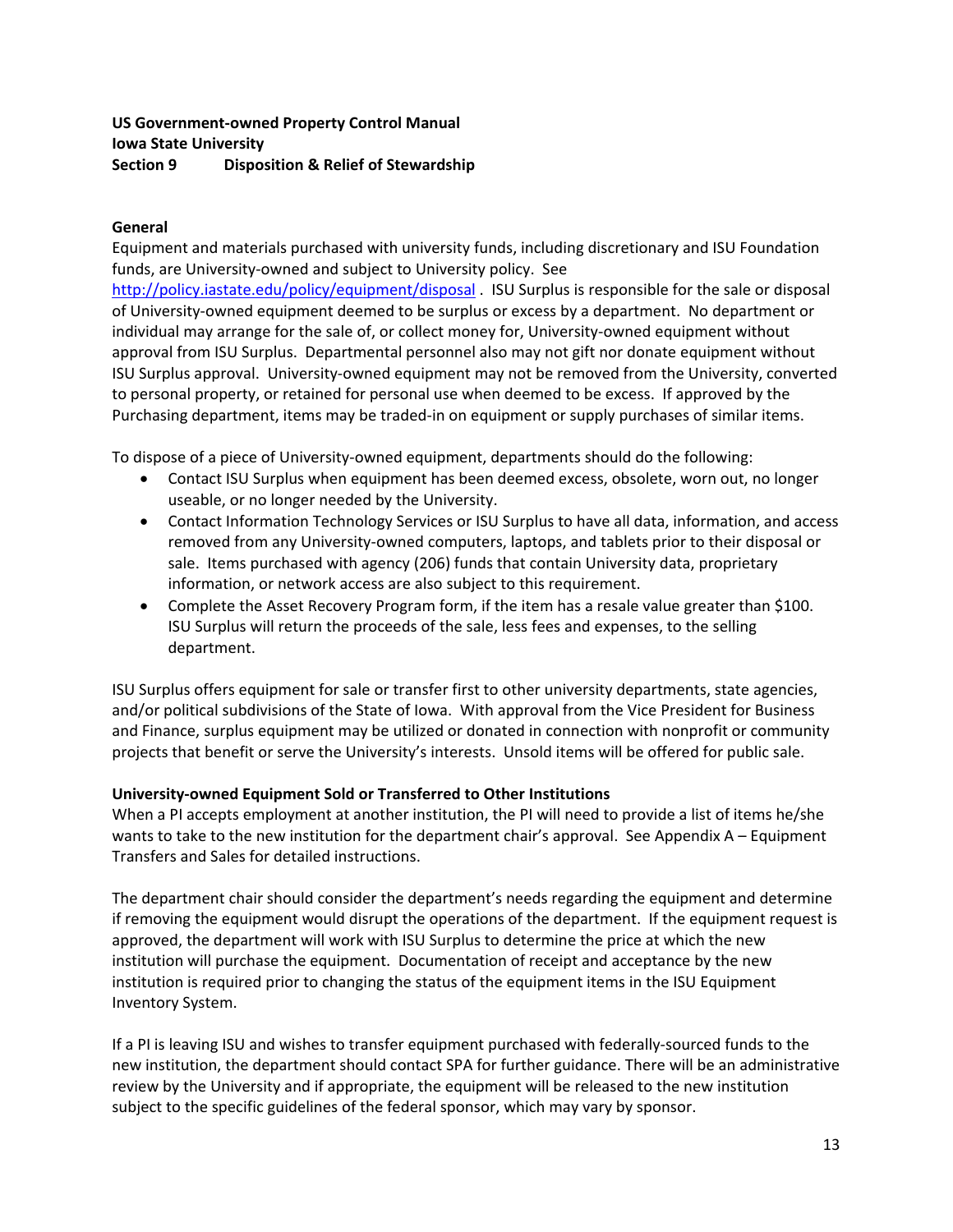## **US Government‐Owned Property**

When US Government-owned property is no longer needed for the purposes stated in the contract, the department should notify Sponsored Programs Accounting (SPA). SPA will request disposition instructions from the government property administrator. The property shall be disposed of in accordance with the US Government instructions.

All US Government markings and identification shall be removed from equipment that is sold, scrapped, or has the title transferred to ISU.

ISU is relieved of property control responsibility for US Government‐owned property by any of the following methods (unless the contract or contracting officer provides otherwise):

- Reasonable and proper consumption of property in the performance of the contract as determined by the property administrator
- With the approval of the contracting officer, transfer of title to ISU with or without consideration to the US Government from ISU
- The authorized sale of property, provided the proceeds are received by or credited to the US Government
- A determination by the federal contract officer of ISU's liability for any property that is lost, damaged, destroyed, or consumed in excess of that normally anticipated in a manufacturing or processing operations if
	- o The determination is furnished to ISU in writing
	- o The US Government is reimbursed where required by the determination
	- o Property rendered unserviceable by damage is properly disposed of, and the determination is cross‐referenced to the shipping or other documents evidencing disposal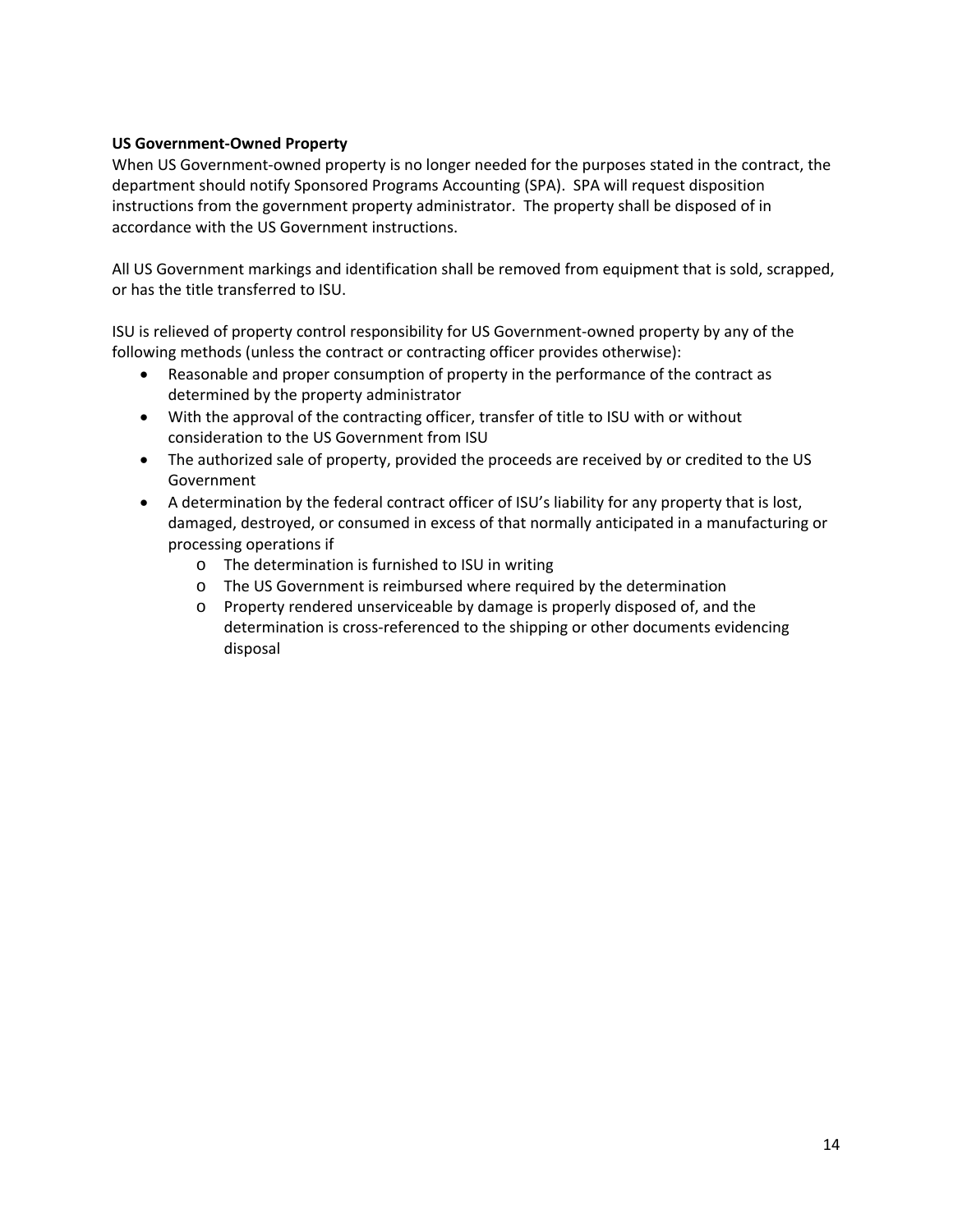# **Federally‐titled Property Control Manual Iowa State University Section 10 Utilization**

# **U.S. Government‐furnished Property, U.S. Government‐titled Property and Property Purchased on Federal Contracts**

Federally‐titled equipment and equipment purchased on contracts subject to FAR subpart 45.5 (or similar clauses) are to be used **only** for those purposes authorized in the contract. Use on other activities is not allowed unless approval has been obtained in advance from the federal agency.

Idle or excess federally‐titled property cannot be disposed, transferred, cannibalized, or removed from campus without prior written approvals from the federal agency.

## **Equipment Purchased with Federal‐sourced Funds**

Per OMB Circular A‐110, equipment items purchased on federal grants and agreements are to be used on the original project as long as it is needed. Once it has been determined that the equipment item is no longer needed for the original project's purposes, the equipment item should be utilized on other federal sponsored projects in the following order of priority:

- Activities sponsored by the federal agency that funded the original project
- Activities sponsored by other federal agencies

Equipment is to be made available for shared use with other activities, as long as the shared use will not interfere with the original project. First preference for shared use should be given to:

- Other projects funded by the federal agency that funded the original project
- Second preference for shared use should be given to projects sponsored by other federal agencies

There can be no user charges to other University departments for use of equipment purchased with federal‐sourced funds. This restriction on user charges only applies to the equipment depreciation component of a service center rate, and not the labor or consumable materials portion of the rate.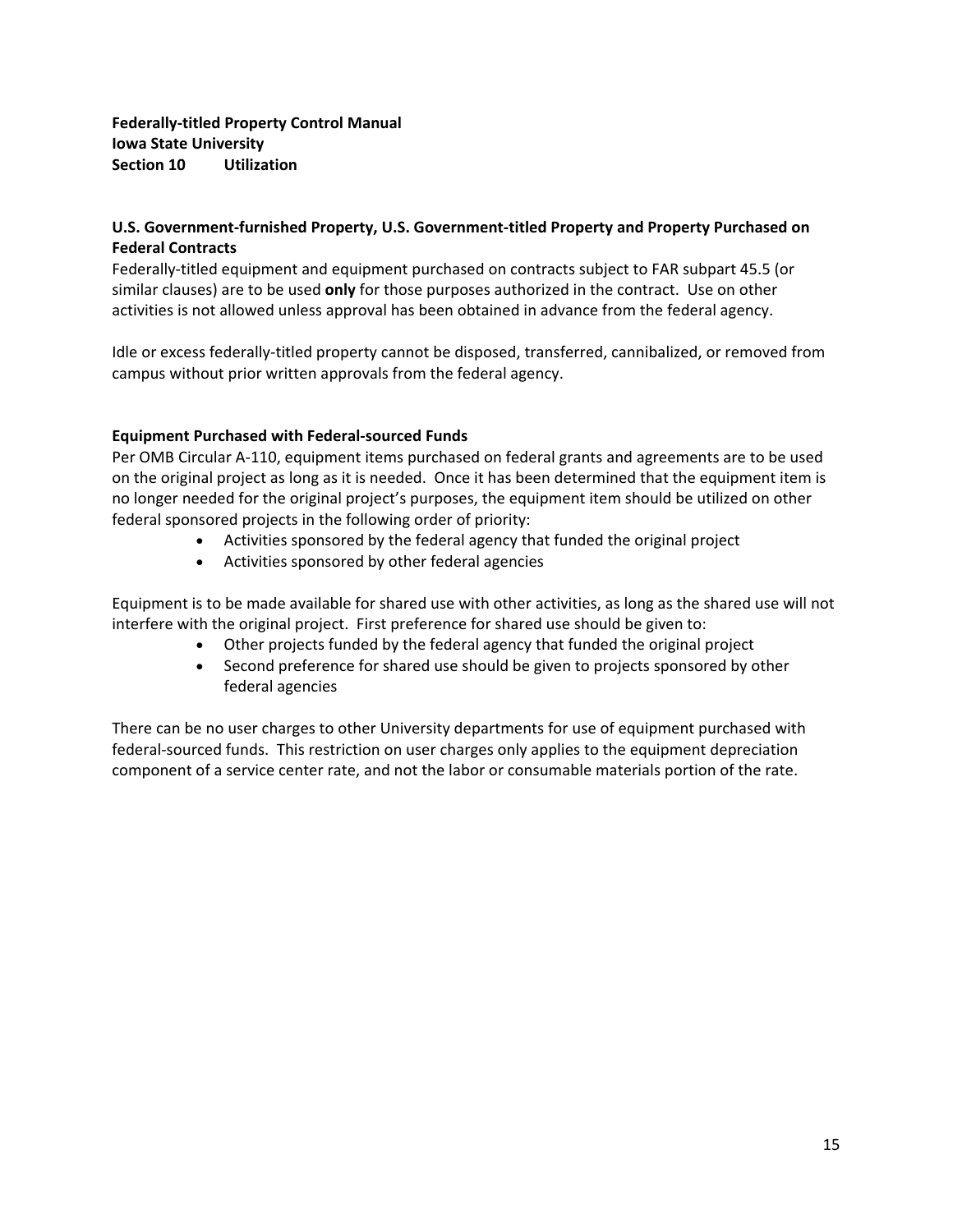## **US Government‐owned Property Control Manual Iowa State University Section 11 Maintenance**

#### **Maintenance of Equipment**

Departments are responsible for maintaining equipment in the condition it was received, excluding normal wear and tear. In order to maximize the useful life of equipment, the maintenance provided should be preventative in nature, providing lubrication, cleaning, calibration and inspection as needed on a regular schedule. Maintenance performed should be in accordance with manufacturer's guidelines and recommendations. The physical maintenance, repair and preservation of equipment items can be performed by University personnel or through external maintenance contracts.

The Principal Investigator and department are responsible for the proper use, maintenance and security of all assigned property, and for notifying the Inventory Control Office if an equipment item is damaged beyond repair, lost or stolen. If the equipment item has restricted ownership (i.e. 'Federal Loan' or 'Sponsor Restricted'), the Inventory Control Office will notify Sponsored Programs Accounting after being notified by the department. The department should also contact the Department of Public Safety if property is vandalized or stolen.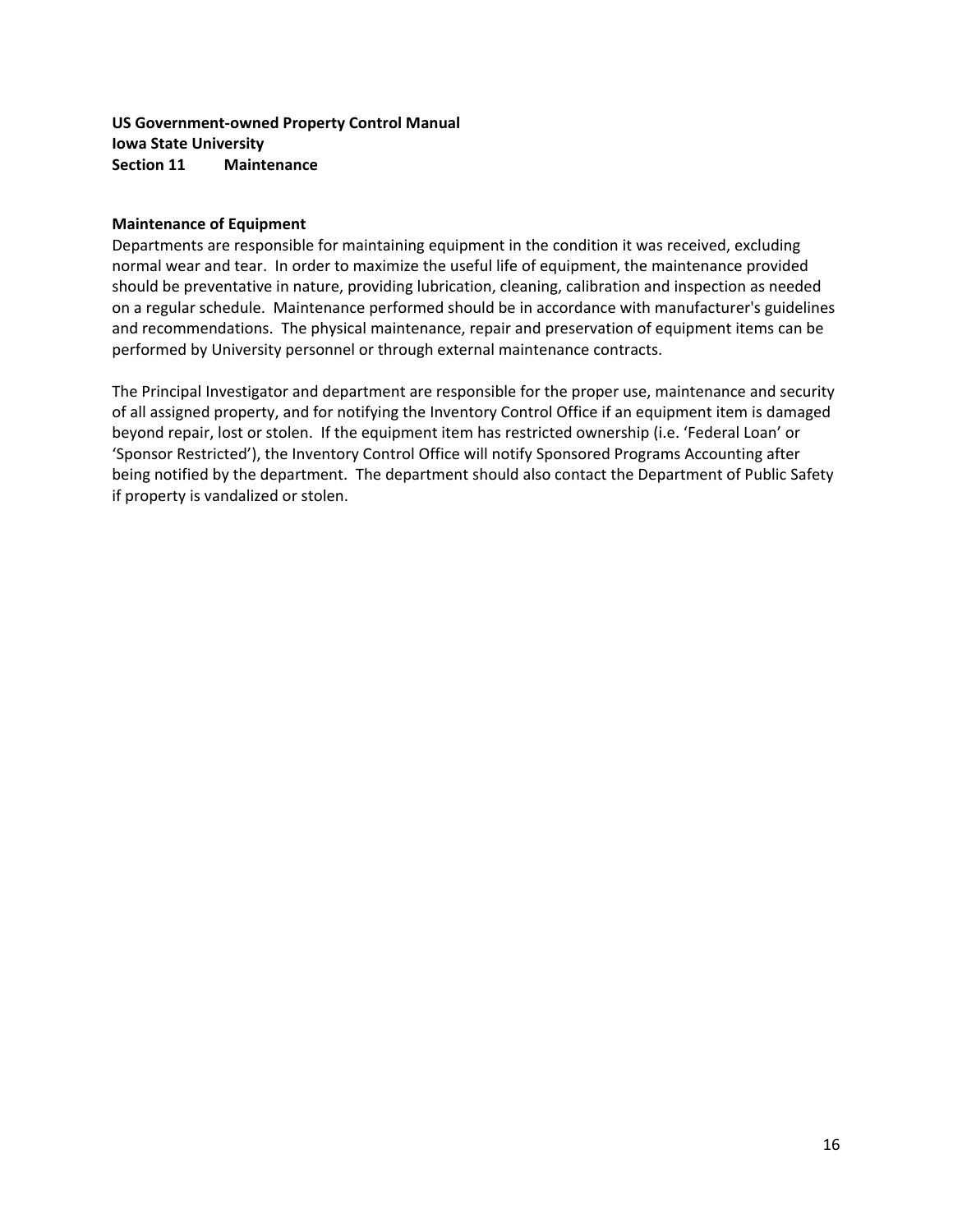# **US Government‐owned Property Control Manual Iowa State University Section 12 Property Close‐out**

#### **Property Close‐Out at Termination of Agreement**

At the conclusion of a project in which equipment was purchased on a federal contract or title vests with the US Government, a request for disposition or a final property report may be required by the terms of the contract and would be submitted to the federal agency's property administrator or contract officer. The request is submitted by the Sponsored Programs Accounting Office after conferring with the responsible department as to their needs for the equipment. Depending on the federal agency, this may be in the form of a letter with an attached list describing the item(s) or a specific standard form.

Federal contracting agencies are required to respond within 120 days of the disposition request with a letter either transferring title to the University or requesting shipment of the equipment to a designated address. If disposition instructions are received by the PI and/or department, this information should be forwarded to both Sponsored Programs Accounting and the Inventory Control Office.

#### **Title Transferred to ISU**

When the title transfers to the University, Sponsored Programs Accounting (SPA) will contact the Inventory Control Office so that the department can be notified to remove the "Property of US Government" tag. SPA will change the record in the Equipment Inventory System to reflect Iowa State University ownership.

### **Disposition of US Government‐owned Property**

If the federal agency does not relinquish title of equipment to the University, the agency will forward correspondence with disposition instructions as to the destination and procedure for shipping the equipment.

On occasion Iowa State will receive property on loan from the Federal Government that requires the item to be returned at the conclusion of the project or when no longer needed for the project. The department accountable for the equipment is responsible for the proper packaging and shipping of the equipment item. Departments can make shipping arrangements with ISU Surplus. The department must forward Sponsored Programs Accounting (SPA) a copy of the shipping documents for the award file. Once receipt of the equipment item has been confirmed by SPA, SPA will notify the Inventory Control Office who will change the equipment record to inactive status.

It is imperative that the responsible department communicate with the Inventory Control Office and Sponsored Programs Accounting at receipt and return of government property on loan so that proper reporting and accounting is maintained in the award file.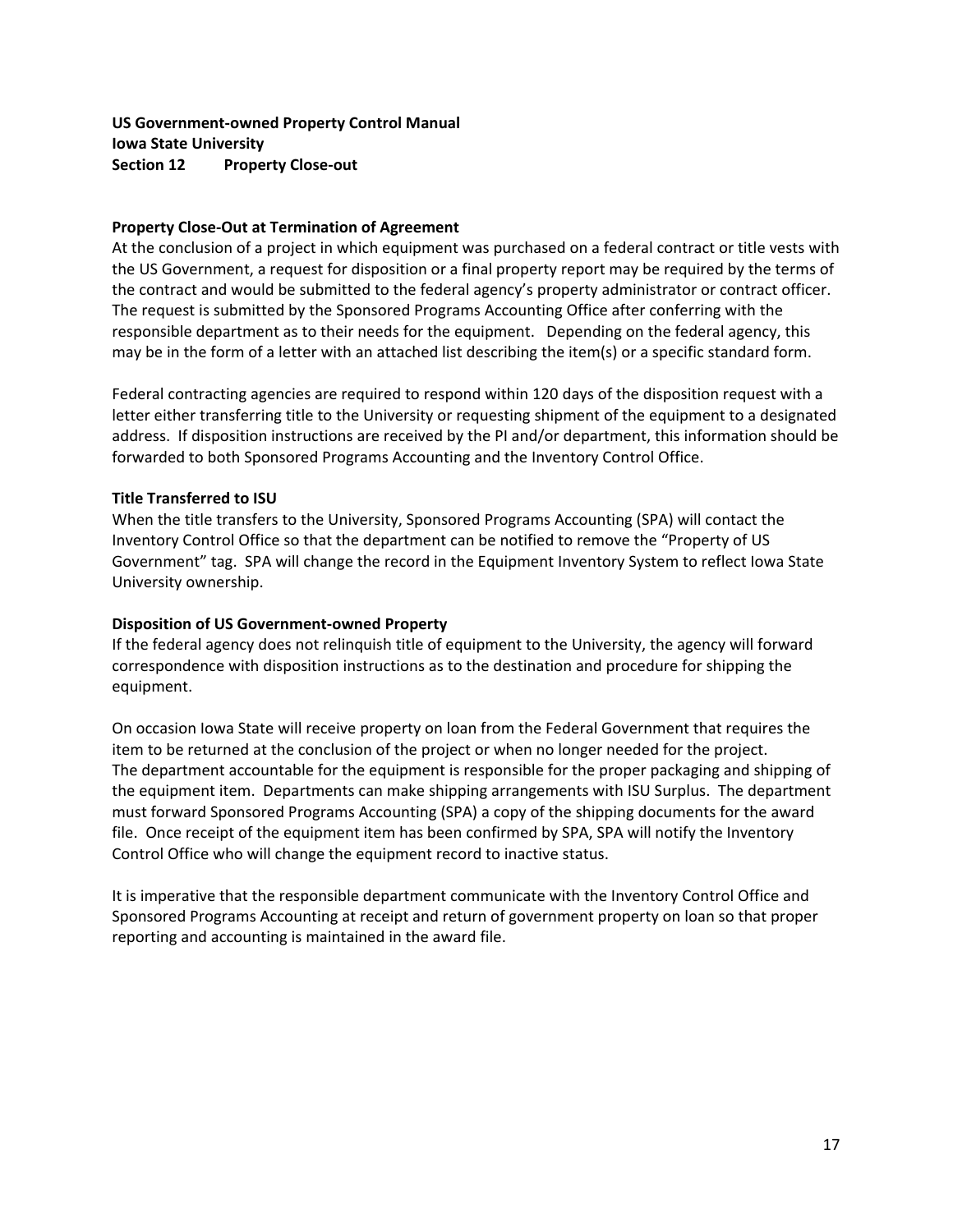### **US Government‐owned Property Control Manual Iowa State University Appendix A Equipment Transfers and Sales**

## **EQUIPMENT TRANSFERS AND SALES**

When a faculty member leaves ISU for another educational institution, the faculty member often wishes to transfer or sell equipment items purchased by ISU to the new employing institution. These procedures only apply to the specific situation described herein, where a faculty member or researcher wishes to sell or transfer equipment items owned by ISU or the federal government to another institution, where the faculty member, principal investigator or researcher will be employed after leaving Iowa State University. All other sales or transfers of equipment are to be coordinated through ISU Surplus consistent with university policy, including any contemplated sales to retiring or former employees, which generally are not permitted. See Equipment/Excess Property Disposal Policy at: http://policy.iastate.edu/policy/equipment/disposal/.

The following procedures are to be used for equipment transfers and sales:

- 1. The departing faculty member **prepares a list of equipment items requesting to be transferred or sold**. This listing should be prepared not less than sixty (60) days before the faculty member leaves ISU. For each item, the listing needs to include the following information from the ISU Equipment Inventory System: ISU equipment tag number, description of the item, voucher date(s), combined cost of the item, the ISU account number(s) that funded the purchase, amounts charged to each ISU account number(s), and owner (i.e., Iowa State University, Sponsor Restricted, Federal Loan, or Internal Lease).
- 2. The ISU account numbers on the request need to be reviewed to determine if **any 4xx account numbers are listed** for the equipment items.
	- a. If the **4xx account number (project)** is or was a **federal contract** or **contract subject to FAR clauses** or the **owner of the item in the ISU Equipment Inventory System is 'Sponsor Restricted' or 'Federal Loan',** then the item cannot be transferred or sold unless written approval is obtained from the sponsor/federal agency. These items are to be used only for the purposes authorized by the contract. Excess US Governmentowned property (equipment no longer required in performance of the contract) cannot be transferred or sold without written authorization from the federal agency. The faculty member or department should contact the Manager of Sponsored Programs Accounting at 294‐5279 if they wish to transfer or sell any equipment items meeting the above stated conditions.
	- b. If the **4xx account number (project)** is currently **active and** the **project** is being **transferred to the new institution**, then the faculty member must generally request approval from the sponsor to transfer the equipment item. This request to the sponsor also needs to be countersigned by OSPA. There may be other issues related to the transfer of the project that also need to be considered.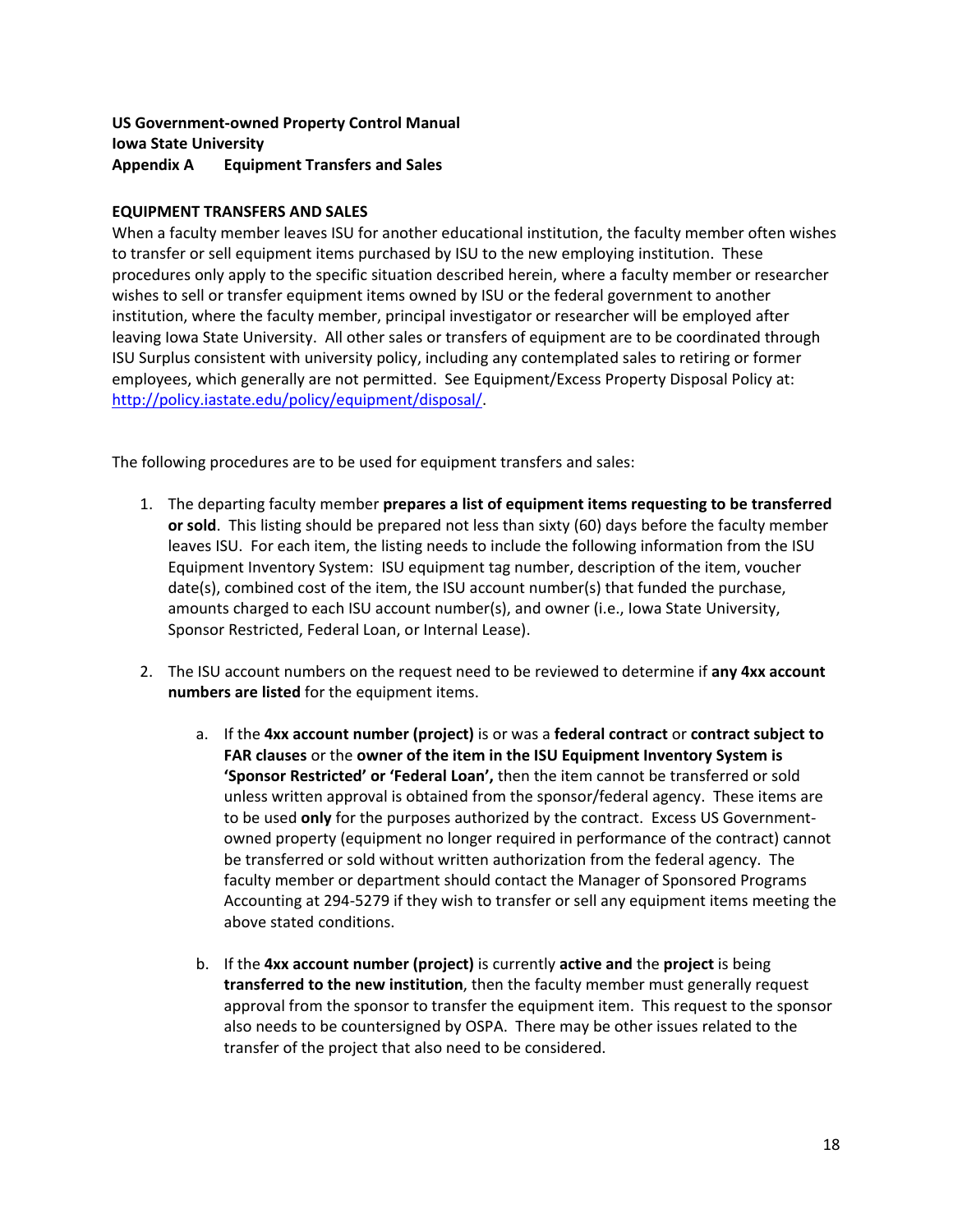- c. If the **4xx account number** is from a **federally funded project** that is **not active** (i.e. the project is past the termination date) and was **not a federal contract**, then the depreciated value (ISU Equipment Inventory System's book value) must be determined.
	- i. If the **depreciated value is more than \$5,000**, the following federal regulations (OMB Circular A‐110 restated) apply.
		- 1. When the equipment item is no longer needed for the original project or program, the item should be used for other federally‐sponsored activities in the following order of priority: (1) activities sponsored by the federal agency which funded the original project, then (2) activities sponsored by other federal agencies.
		- 2. When the equipment item is no longer needed by ISU, then the item may be used for other activities as follows: ISU may retain the equipment for other uses after compensating the federal government. If ISU has no need for the equipment item, ISU should request disposition instructions from the federal agency. ISU can request transfer of the item without cost to the new institution. The federal agency is required to issue instructions within 120 days of the request.
	- ii. If the **depreciated value is less than \$5,000**, the department chair should first consider the existing equipment needs in the department. The priorities from the federal regulations listed above in 2.c.i.1. should be utilized. When the item is no longer needed by ISU, the item may be sold to the new employing institution.
- d. If the **4xx account number** is from a **non‐federally funded project** which is **not active** (i.e. the project is past the termination date) and the **owner of the item in the ISU Equipment Inventory System is NOT 'Sponsor Restricted'**, the department chair should consider the existing equipment needs in the department. When the item is no longer needed by ISU, the item may be sold to the new employing institution.
- e. If **accounts other than sponsored program accounts** (non‐4xx accounts) are listed, the department chair should consider the existing equipment needs in the department. When the item is no longer needed by ISU, the item may be sold to the new employing institution.
- 3. The department chair should review the listing of equipment items to be transferred or sold. The department has every right to retain the non-restricted equipment items for the department's use on other projects. The departing faculty member is not "entitled" to this equipment. The department is responsible for ensuring correct procedures are followed. The **department chair** needs to sign off on the listing indicating **approval** of the items to be transferred or sold.
- 4. The **minimum sales prices** need to be determined by **ISU Surplus** for the equipment items, unless the equipment items are being transferred without cost to the new employing institution under one of the following scenarios: (1) items were purchased on an active project which is being transferred to the new institution (transfer approvals vary by sponsor); or (2) written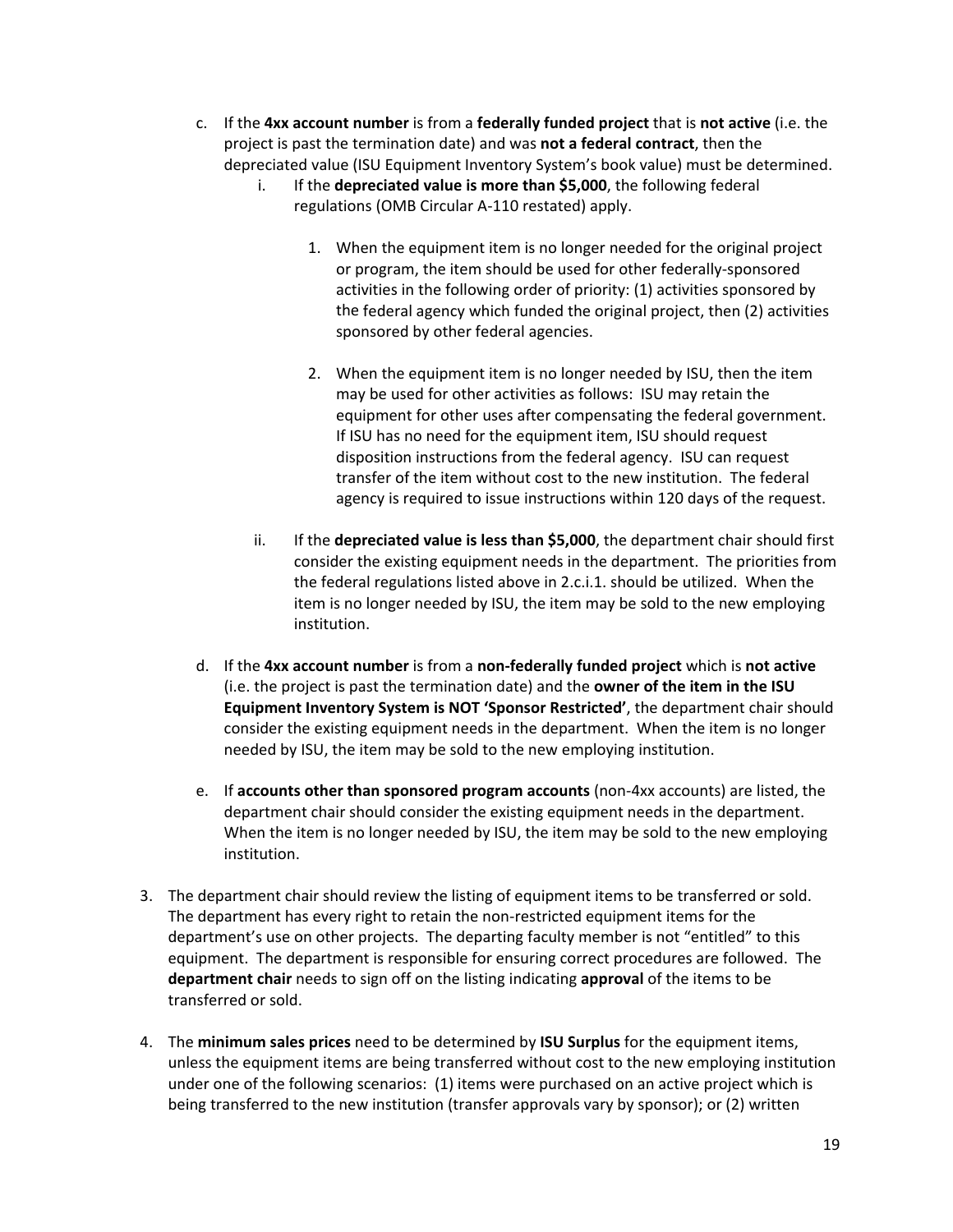approval for the equipment transfer has been received from the sponsor/federal agency. For non-fully depreciated items, the minimum sales price is the current depreciated value (book value). For fully depreciated items, the minimum sales price is generally 5‐10% of the original cost. Contact the ISU Surplus Supervisor at 294‐7300 for determination of the sales price. The department can choose to charge the acquiring institution more than the minimum sales price for an item. **Shipping and handling fees** are to be paid by the new institution.

- a. **Items to be sold**: The department completes an Excess Property Disposal Form indicating the equipment items and estimated sales prices. The form and attached listing (see 1. above) are routed to the ISU Surplus Supervisor for review and approval of the sales prices. If any 4xx accounts are listed, the ISU Surplus Supervisor will request approval of the sale from the Manager of Sponsored Programs Accounting. The ISU Surplus Supervisor will communicate with the department after reviewing the form.
- b. **Transferred Items**: The sponsor indicates approval in writing of the equipment and/or project to the new institution. This approval is sent or forwarded to OSPA for the award file. A copy of the approval will be forwarded to the ISU Inventory Control Office Accountant by Sponsored Programs Accounting.
- 5. The ISU department chair prepares **a confirmation memo to the department chair at the new institution** detailing the items to be transferred or sold with related sales prices. The Manager of Sponsored Programs Accounting can be contacted if assistance is needed with this memo. The **memo should be copied to ISU Surplus and Sponsored Programs Accounting and contain the following statement** for the **new institution to sign and return** after receipt of the items: "(Institution Name) acknowledges that we have possession of the equipment items listed below and have added the items to our inventory records. We agree to provide equivalent insurance coverage as is provided to other property owned by our institution. By accepting the terms under which this equipment is sold/transferred, (Institution Name) has no further obligation to Iowa State University." After this statement and a listing of the items, the confirmation memo should contain a signature line for the Inventory Office at the new institution to sign and send back to the ISU department after receipt of the equipment items. If federal‐sourced funds purchased the item, the following statement should be included in the memo: "We also agree that we will not charge the US federal government or federal‐sourced projects for the use of this property." The ISU department is responsible for obtaining the new institution's signature on this memo.
- 6. If the equipment items are sold, the **new institution buying the items will issue a Purchase Order** to Iowa State University, ISU Surplus, 925 Airport Road, Ames, IA 50010‐8217 or fax the Purchase Order to 515‐294-4008.
- 7. A departmental representative should be present when the equipment items are packed up to leave ISU to ensure only the items on the list are shipped to the new institution. **Shipping and handling fees** are to be paid by the new institution. **Payment** from the new institution must be made **within 30 days** of receipt of the equipment items. Payment should be sent to the ISU address listed in 6 above. Once payment has been made, ISU Surplus will issue a receipt to the new institution. The funds will be deposited into the ISU department's ARP account.